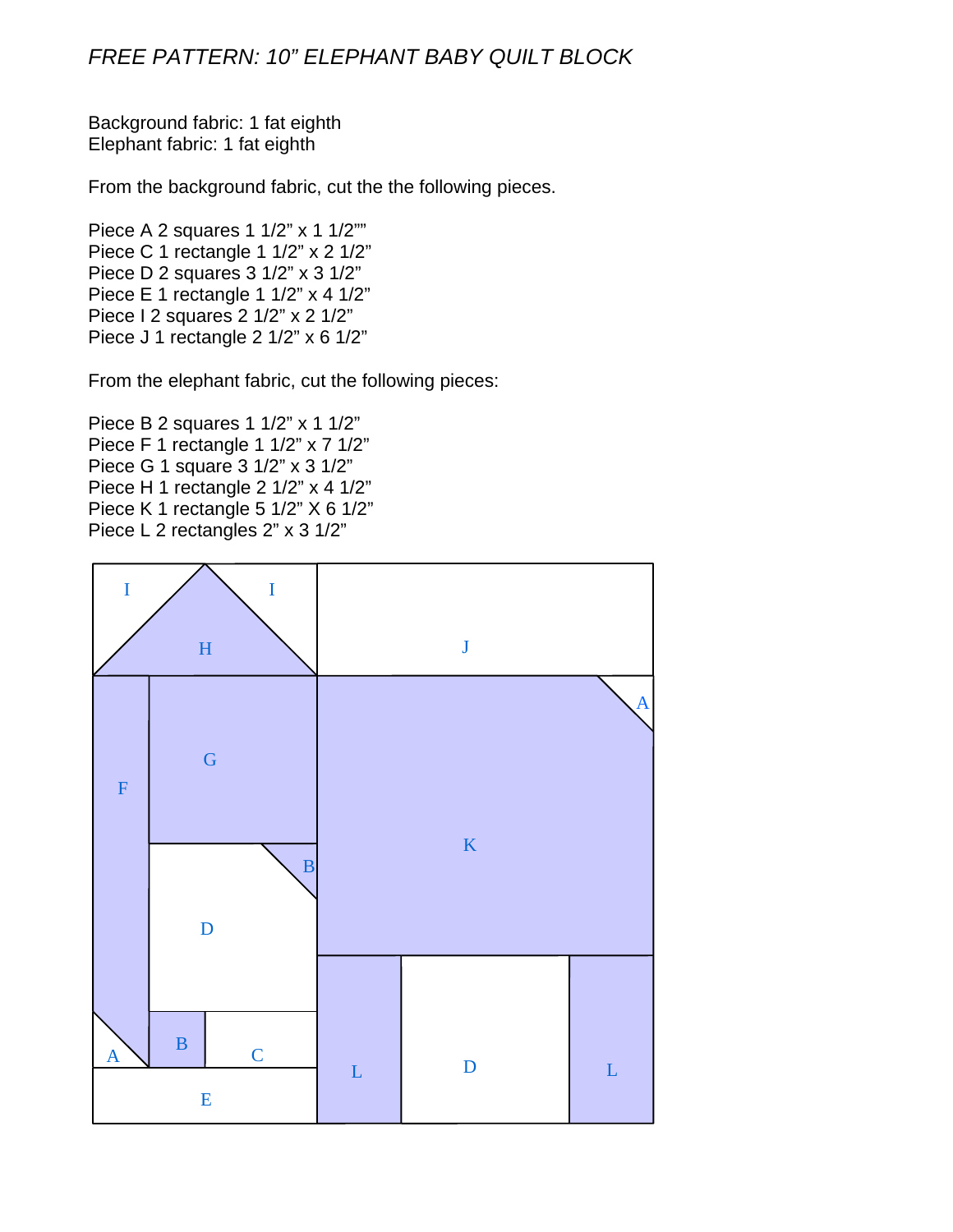This pattern uses all squares for sewing triangles: following the diagrams below, lay a square (right side down) aligning corners and raw edges and sew on the diagonal. You may want to draw the diagonal line on the wrong side of the fabric or fold the fabric in half on the diagonal and use the fold as a sewing guide.

Make these units first.

1. Sew background I to elephant H



trim seam allowance (1/4") and press



Repeat to other side.



trim seam allowance (1/4") and press



2. Sew elephant B to background D



trim seam allowance (1/4") and press



3. Sew background A to elephant K



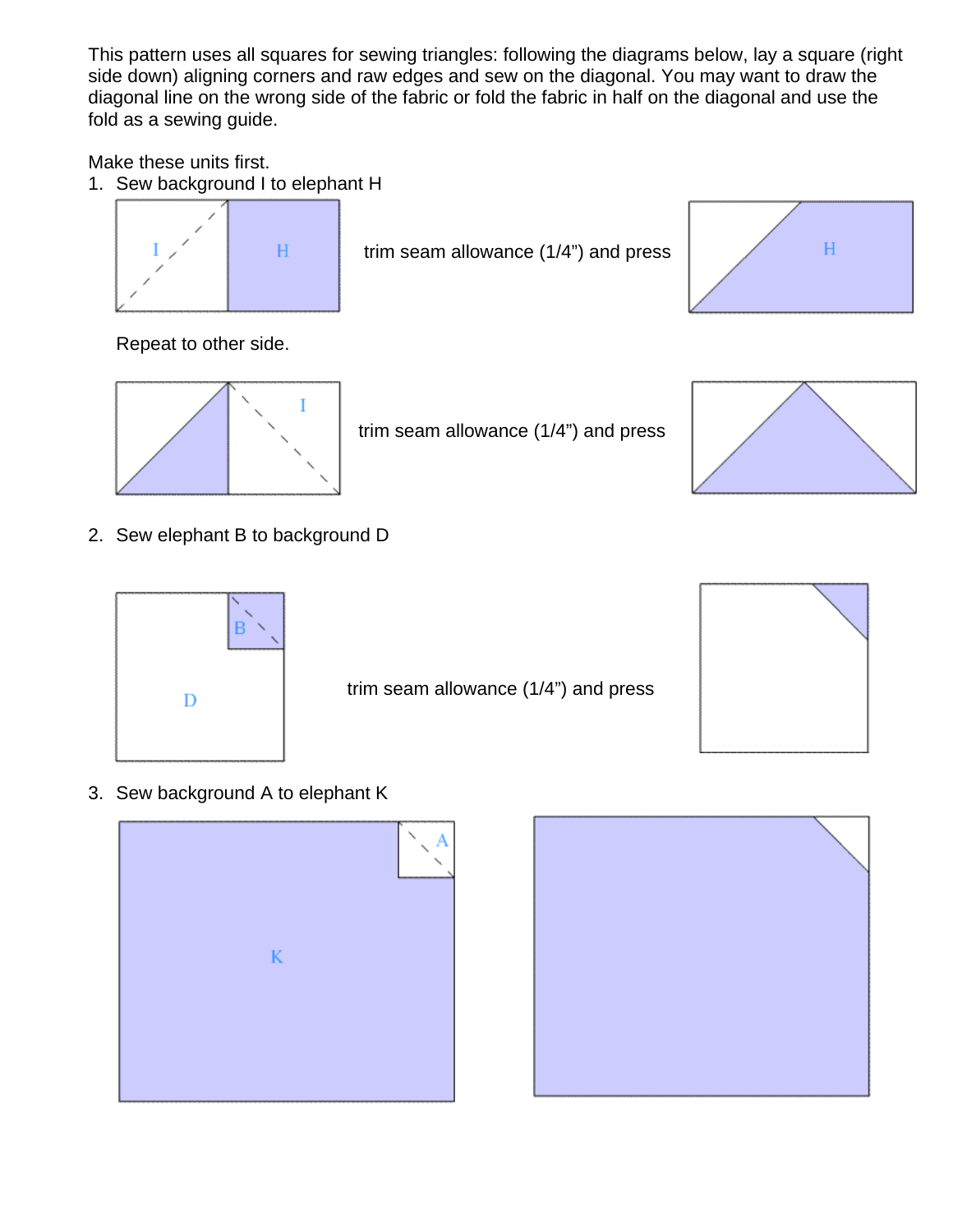4. Sew background A to elephant F



5. Complete sewing units that do not form triangles.

Sew elephant B to background C



Sew elephant L to both sides of background D







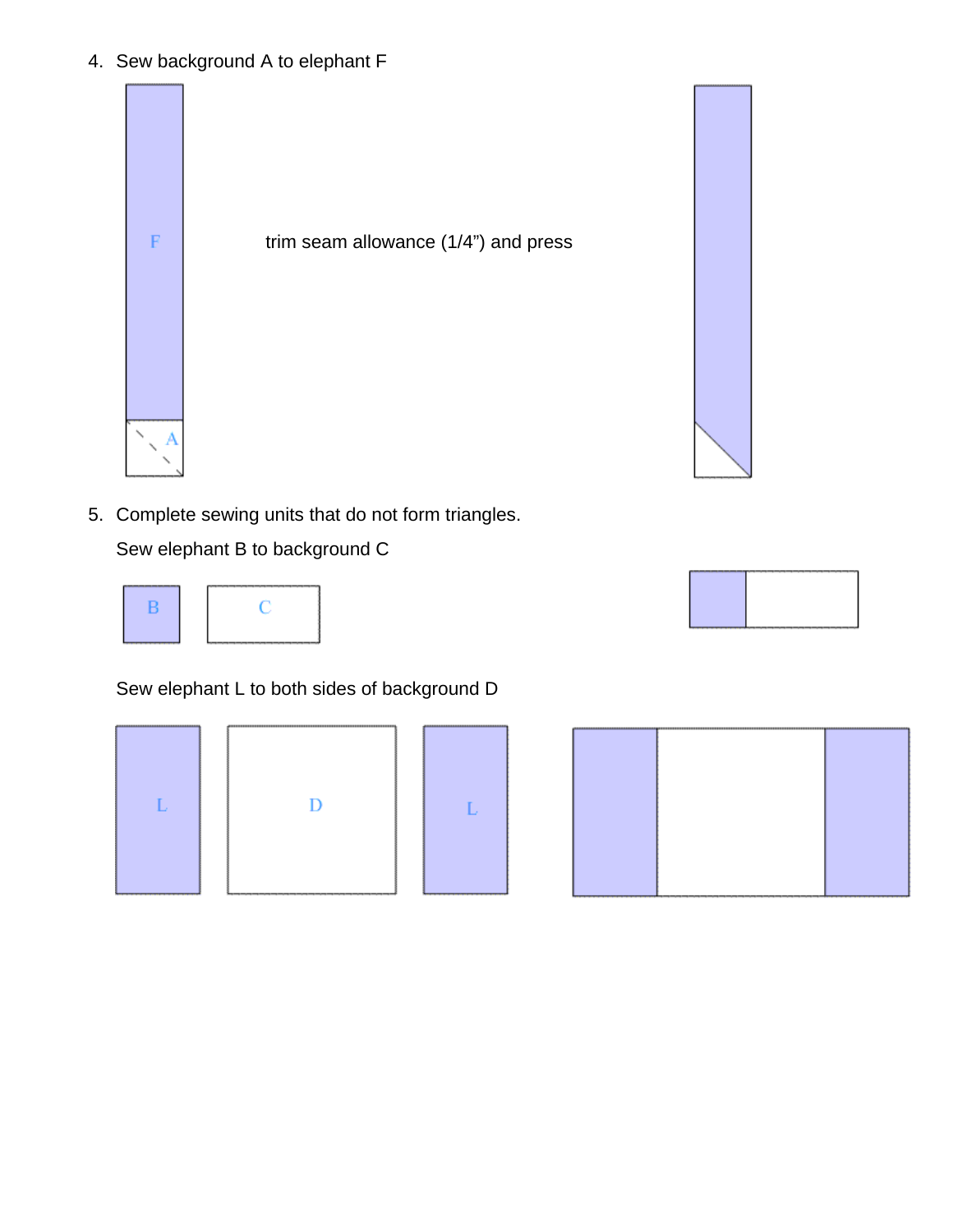6. Sew left side of the block together

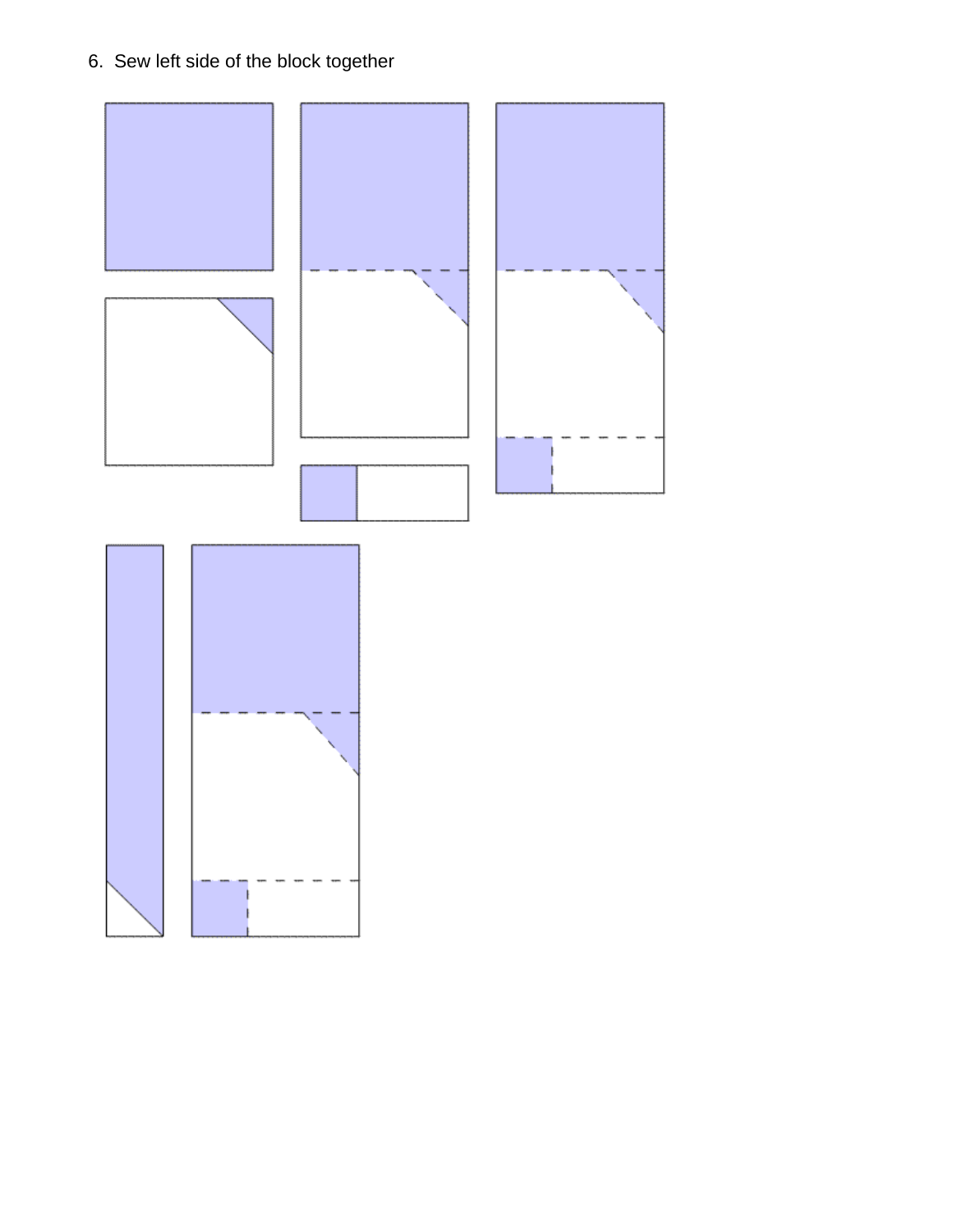

Note: press the top seam down, away from the triangle.